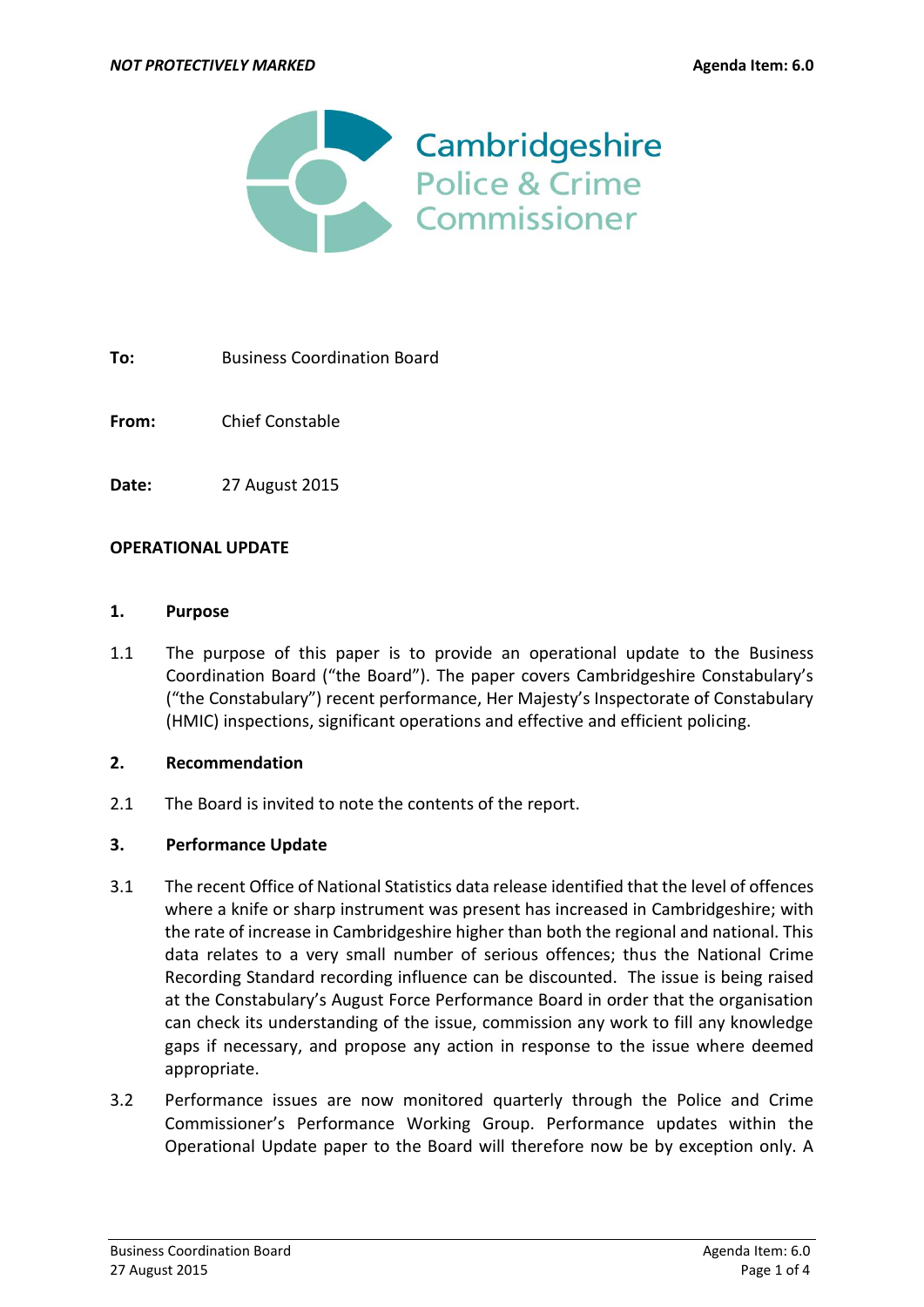quarterly performance update paper will still be produced for the Board, along with the minutes of the Performance Working Group.

## **4. HMIC Inspections Update**

# 4.1 **Police Effectiveness, Efficiency and Legitimacy (PEEL) Vulnerability Inspection**

- 4.1.1 HMIC's Vulnerability Inspection took place during the week commencing  $27<sup>th</sup>$  July 2015, following on from the inspection of case files which took place in July 2015.
- 4.1.2 The inspection covered the broad range of vulnerability, but specifically focussed on three areas this year:
	- **Missing and absent children**: This aspect of the inspection will also provide the evidence base for a thematic report, which is due for publication in the autumn.
	- **Domestic abuse**: HMIC will follow up on their domestic abuse inspection from March 2014 and assess progress made since then.
	- **Child sexual exploitation**: HMIC will undertake an initial assessment of the Constabulary's readiness to tackle Child Sexual Exploitation.
- 4.1.3 The hot debrief of the inspection took place on  $31<sup>st</sup>$  July 2015, and a number of issues arising from the debrief have been identified for immediate action, to be progressed by the Constabulary's Head of the Public Protection Department.
- 4.1.4 The next major HMIC inspection of the Constabulary will be during the week commencing 26th October 2015 (when the Effectiveness and Legitimacy elements of the PEEL inspection will be taking place).
- 4.1.5 All forces will receive final grades for effectiveness, efficiency and legitimacy in February 2016.

## **5. Significant Operations**

## 5.1 **Human Trafficking Campaign**

5.1.1 A human trafficking campaign was launched by the Constabulary on 1st July 2015. A key part of the month-long campaign was to educate the public about the signs of human trafficking, what constitutes a trafficking offence, but most importantly of all, to really know what was going on in their neighbourhoods.

# 5.2 **Athena Training**

- 5.2.1 Over 8,000 police officers, PCSOs, Special Constables and staff will be trained this autumn on the new integrated operational policing system, Athena, which is due to launch across Bedfordshire, Cambridgeshire and Hertfordshire in January 2016.
- 5.2.2 This significant training requirement is being planned and managed through a Gold group chaired by the Assistant Chief Constable, to minimise any impact on operational policing during this period.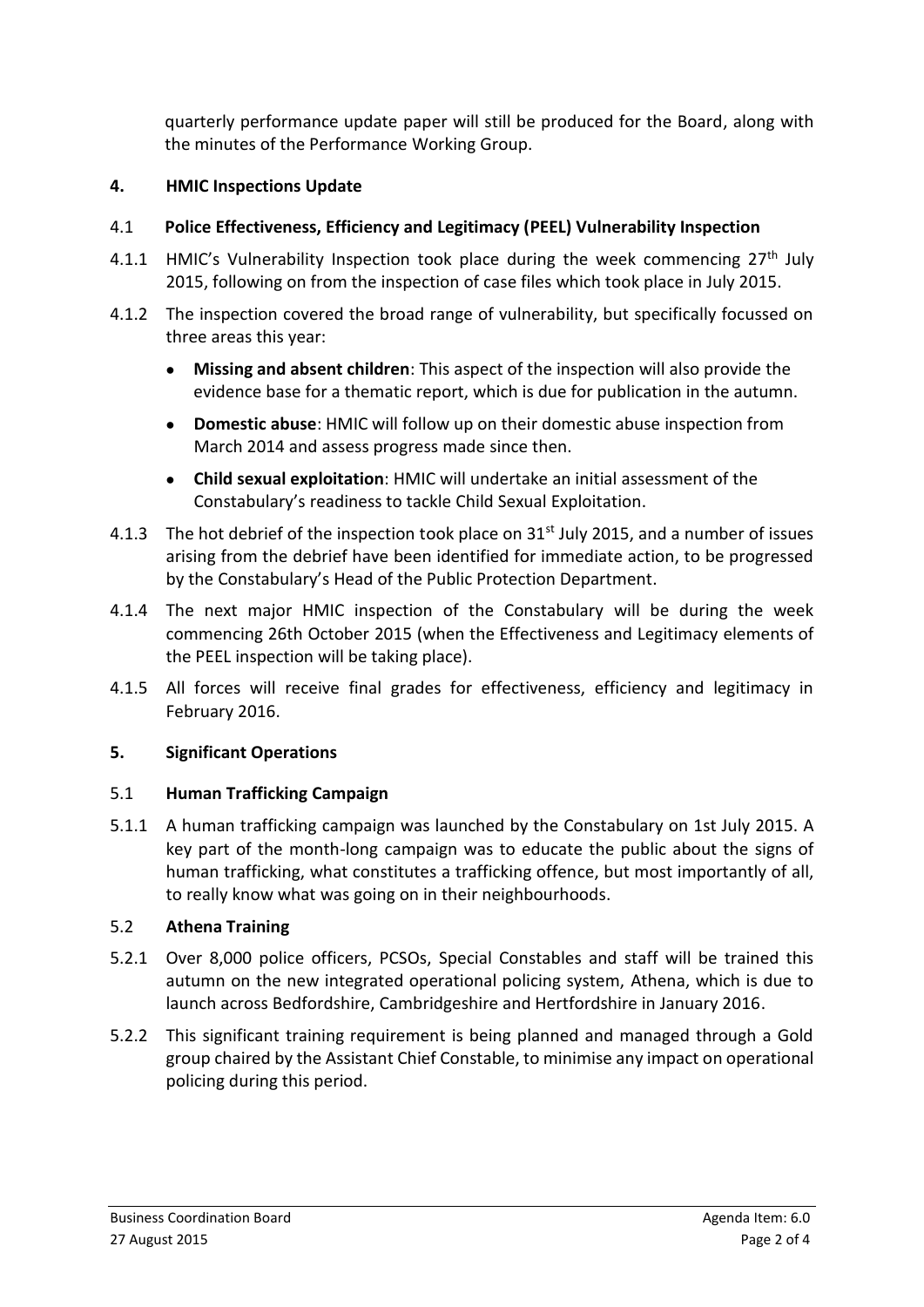## **4.3. Significant Cases**

4.3.1 Two Cambridgeshire police officers, based at Thorpe Wood Police Station were found guilty of common assault on 7th July 2015, following a trial at Luton Magistrates' Court. The officers were found to have used excessive force when engaging with a 58-yearold man in Peterborough on 18th August 2014. The officers were sentenced on 28th July 2015 to three months in prison, suspended for two years, and to complete community service and pay compensation.

# **6. Effective and Efficient Policing**

# 6.1 **Removal of Absent Category for Missing Persons**

- 6.1.1 The Constabulary has made a significant change to the way investigations concerning missing people are carried out, deciding that the criteria of 'absent' will no longer be used and all will be classed as 'missing' instead. This means a proportionate investigation will be carried out for all missing people, rather than some only being recorded, and follows a full review into the use of the 'absent' category and the potential to miss risk and vulnerability.
- 6.1.2 From  $6<sup>th</sup>$  July 2015 the following definitions will apply:
	- **Missing Person:** "Anyone whose whereabouts cannot be established and where the circumstances are out of character or the context suggests the person may be subject of crime or at risk of harm to themselves or another."
	- **High risk:** The risk posed is immediate and there are substantial grounds for believing the subject is in danger through their own vulnerability, may have been the victim of a serious crime or the risk posed is immediate and there are substantial grounds for believing that the public is in danger.
	- **Medium risk:** The risk posed is likely to place the subject in danger or they are a threat to themselves or others. This category requires an active and measured response by police and other agencies in order to trace the missing person and support the individual reporting.
	- **Low risk**: There is no apparent threat of danger to either the subject or the public. Children and young people under 18 years of age should not be included in this classification.

## 6.2 **Police Misconduct Hearings in Public**

- 6.2.1 Following the introduction of the Police (Conduct) (Amendment) Regulations 2015 in May 2015 and other than in very exceptional circumstances, police misconduct hearings are now required to be heard in whole, or at least in part, in public. This applies to cases where an officer is given formal notice, on or after the  $1<sup>st</sup>$  May 2015, of a requirement to attend a hearing in respect of allegations of gross misconduct.
- 6.2.2 Panels will continue to be chaired by a Senior Officer from either Bedfordshire Police, Cambridgeshire Constabulary or Hertfordshire Constabulary until 1st January 2016, when independent, legally qualified chairs will be a requirement.